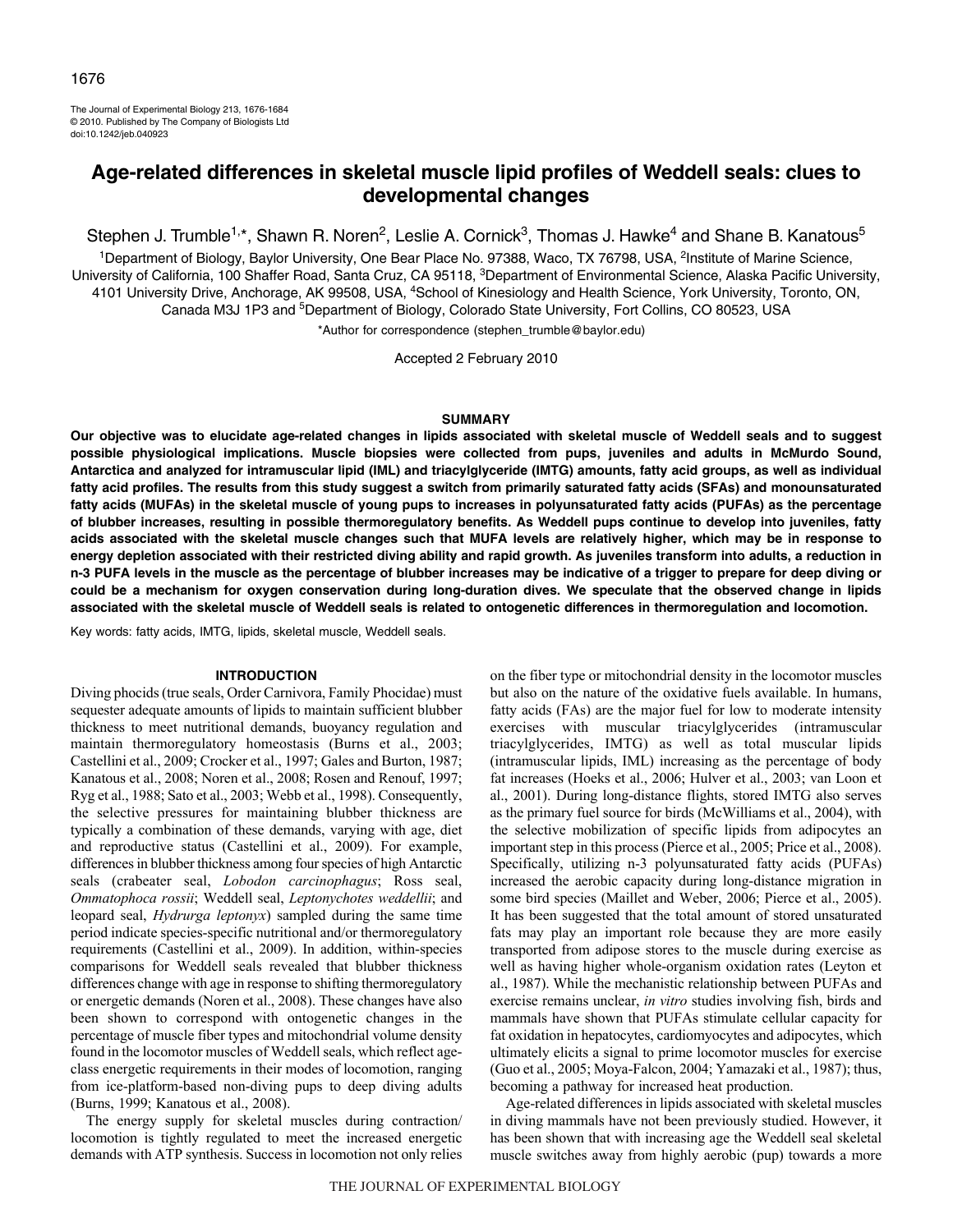sedentary state (adult) in order to maintain the low levels of aerobic metabolism associated with long-duration dives (Kanatous et al., 2008). Noren et al. also revealed that while Weddell seal pups had the greatest proportion of blubber, they also had the greatest calculated mass-specific heat loss and thus relied on additional heat production (Noren et al., 2008).

In this study, we investigated the relationship between blubber thickness and skeletal muscle lipids (saturated fatty acid, SFA; monounsaturated fatty acids, MUFA; PUFA) of pups (3–5 weeks old), juveniles (1–2 years old) and adults (>7 years old). We predict that the nature of the fuel utilized in the skeletal muscle lipids, along with FA composition, will correspond with age-specific metabolic demands. Specifically, we predict that PUFA amounts in the skeletal muscle of Weddell seals will change during development such that (1) pups will accumulate stores in the skeletal muscle for increased thermoregulatory benefits, and (2) a utilization of unsaturated FAs, for muscle oxygen conservation, in the muscle of adults will results in lower PUFA values.

# **MATERIALS AND METHODS Animals**

The vertebrate animal use committee at Colorado State University, Fort Collins, CO, USA, approved all protocols for this project. A total of 50 (*N*=50) Weddell seals (*Leptonychotes weddellii* Lesson 1826) were sampled during the field seasons of 2005 and 2006 near McMurdo Station, Antarctica; 20 pups (N=10 pups per year) observed to be without their mothers (age 3–5 weeks postpartum), 12 juveniles (age 1–2 years; 7 males and 5 females) and 18 sexually mature adult male (>7 years). Weddell seals were mildly restrained (head bag) near the pupping colony at Tent Island, McMurdo Sound, Antarctica, during October to December in 2005 and 2006. Animals were aged by verifying numbered tags as a part of a long-term study in McMurdo Sound on Weddell seal population demographics (J. Rotella, Montana State University). The seals were immobilized with an intravenous injection of telezol (intravertebral extradural vein,  $0.1 \text{ mgkg}^{-1}$ ) (Wheatley et al., 2008), loaded onto a sling and subsequently weighed to the nearest 0.5kg using an electronic scale (San Diego Scale Inc., San Diego, CA, USA) mounted on a crossbeam sling. To access the large dorsally located locomotor muscle, longissimus dorsi, a  $2 \text{ cm}^2$  area was cleaned using alcohol and a betadine solution and shaved before each incision. Muscle biopsies were collected (30–50mg taken under local anesthetic; 1ml, Lidocaine®, Whitehouse Station, NJ, USA) using a 6mm biopsy cannula (Depuy, Warsaw, IN, USA) several centimeters away from subcutaneous adipose tissue to ensure minimal contact with visible fat. However, if needed, samples were dissected free of any visible fat and connective tissue and then were frozen and stored in liquid nitrogen until later analysis. In order to standardize our sampling, all biopsies were taken from the mid-belly of the muscle and at the same location in all age classes (one-third of the body length from the tail). All seals were detained for less than 60min and were released when the animals had regained full locomotion.

# **Quantification of total muscle lipids and triacylglycerides**

All muscle samples were weighed after thawing to the nearest 0.001g (wet mass). Total IML from l. dorsi samples were determined gravimetrically in duplicate after extraction with chloroform–methanol 2:l (Folch et al., 1957). Total IMTG was determined on additional samples in duplicate using a modification of the chloroform–methanol method by Frayn and Maycock (Frayn and Maycock, 1980). For IMTG analysis, extracts were dried, hydrolyzed in alcoholic KOH, neutralized with HCl, and triacylglyceride concentration was then determined by measuring the liberated glycerol spectrophotometrically using a commercially available enzymatic method (Sigma T2449, Sigma Chemical Co., St Louis, MO, USA). IML and IMTG are expressed in  $g100g^{-1}$ (wet mass) whereas FAs are expressed as a percentage of the total recovered.

FA methyl esters (FAME) were prepared as described in Iverson et al. (Iverson et al., 1997). Protocols for preparing and analyzing samples for FA using a Varian 3900 gas chromatograph–flame ionization detector (GC–FID) (Walnut Creek, CA, USA) followed Budge et al. (Budge et al., 2006) with the following modifications: CP-Select for FAME (CP7419, Varian) 100 m length  $\times$  0.25 mm inner diameter  $\times$  0.25 µm film thickness was our column of choice. The injector temperature was  $250^{\circ}$ C with a 1 µl injector split ratio 50:1. Column flow was 1.0mlmin–1 programmed at 210°C for 9.0min and ramped at 15°C min<sup>-1</sup> to 260°C for 7.7min. Detector temperature was set at  $300^{\circ}$ C with a hydrogen flow of  $30 \text{ ml min}^{-1}$ and air flow of 300mlmin–1. The internal standard was C19:0 (Fluka 72332, Milwaukee, WI, USA). Each FA recovered was calculated as a percentage of the cumulative of all FAs in the skeletal muscle. A subset of five muscle samples was sent to Lipid Analytical Laboratories Inc. (Guelph, Canada) for quality comparisons.

### **Blubber tissue sampling**

While obtaining muscle samples was the focus of this study, opportunistic blubber samples were collected at the muscle biopsy site of adults  $(N=3)$ . Blubber samples were stored in glass containers and immediately frozen in liquid nitrogen. FAME were prepared as described in Iverson et al. (Iverson et al., 1997). FA groups were determined to compare with muscle IML values.

### **Histological examination of skeletal muscle**

Frozen samples used in histological assays were embedded in mounting medium and frozen in liquid-nitrogen-cooled isopentane before being sectioned using a cryostat  $(7-8 \mu m)$ . Fiber type distribution was determined and verified using metachromatic ATPase staining (Kanatous et al., 2008).

Oil Red O (ORO) solution was used to stain lipids in serial (fiber type) cross-section slides of Weddell seal swimming muscles (Koopman et al., 2001). ORO was prepared by adding 0.5g ORO powder to 100ml 98% isopropanol. Prior to staining, 60ml of this solution was diluted in 40ml of water and left to stand for 24h. The working solution was filtered to remove any crystals. Slides were air dried for 30min and stained in ORO solution for >16h in a humidifier. Slides were de-differentiated in 60% isopropanol (Sigma Chemical Co.) and washed in distilled water. The stained muscle samples were visualized, imaged and overlaid with fiber type sections using a Nikon Eclipse 90i upright microscope  $(\times 20)$ (Melville, NY, USA). Software (Simple PCI®, Sewickley, PA, USA) was used to analyze droplet size and number as a percentage of fiber area in approximately 20 fibers per cross-section in 10 serial sections  $(N=3$  for each age class).

### **Statistical analysis**

While 36 FAs were quantified, a subset of 15 FAs was used for all statistical analyses. These 15 FAs accounted for approximately 92% of the total recovered from lipids found in the skeletal muscles (Table1). Lipid profile data were log-transformed and all proportion data (FA) were arcsine transformed to increase normality before statistical analysis. Levene's test was used to test for homogeneity of variance for all analyses. Values are presented as means  $\pm$  s.e.m. Alpha level  $(\alpha)$  was set at 0.05 for all statistical tests.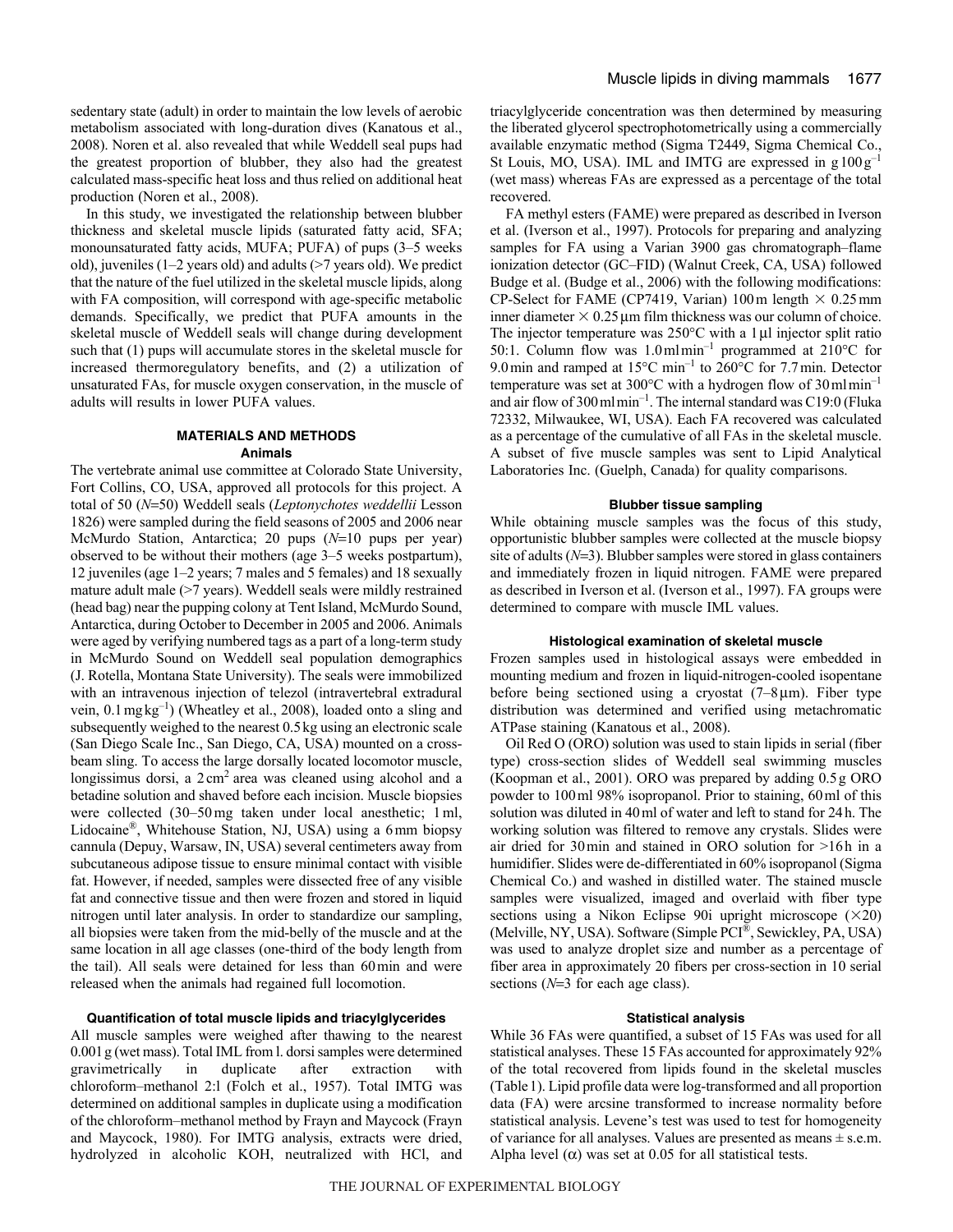# 1678 S. J. Trumble and others

| Table 1. Percentage of fatty acid composition of total intramuscular lipids (IML) and triacylglycerides (IMTG) found in Weddell seals |
|---------------------------------------------------------------------------------------------------------------------------------------|
| collected during 2005 and 2006 near McMurdo Station, Antarctica                                                                       |

| <b>IML</b>                   |                               |                              |                               |                              |                                                                                                                                                                            |
|------------------------------|-------------------------------|------------------------------|-------------------------------|------------------------------|----------------------------------------------------------------------------------------------------------------------------------------------------------------------------|
| Pup $(N=20)$                 | Juvenile (N=12)               | Adult $(N=18)$               | Pup (N=20)                    | Juvenile $(N=12)$            | Adult $(N=18)$                                                                                                                                                             |
|                              |                               |                              |                               |                              |                                                                                                                                                                            |
| $8.39 \pm 0.04^b$            | $8.35 \pm 0.13^b$             | $11.69 \pm 0.06^a$           | $10.26 \pm 0.08$ <sup>c</sup> | $11.89 \pm 0.24^b$           | 13.95±0.04 <sup>a</sup>                                                                                                                                                    |
| $15.23 \pm 0.14^b$           | 17.67±0.15 <sup>a</sup>       | $15.43 \pm 0.24^b$           | $14.26 \pm 0.14^b$            | $15.15 \pm 0.16^a$           | $13.61 \pm 0.17^{\circ}$                                                                                                                                                   |
| $3.84 \pm 0.02^b$            | $4.97 \pm 0.02^a$             | $3.09 \pm 0.03$ °            | $2.24 \pm 0.01^b$             | $3.06 \pm 0.05^a$            | $1.75 \pm 0.02$ <sup>c</sup>                                                                                                                                               |
|                              |                               |                              |                               |                              |                                                                                                                                                                            |
| $0.77 \pm 0.09^b$            | $0.77 \pm 0.02^b$             | $0.94 \pm 0.04$ <sup>a</sup> | $0.96 \pm 0.08^{\circ}$       | $0.85 \pm 0.03^b$            | $1.16 \pm 0.02^a$                                                                                                                                                          |
| $11.07 \pm 0.15^a$           | $8.35 \pm 0.08^{b}$           | $10.94 \pm 0.18^a$           | $12.74 \pm 0.14$ <sup>a</sup> | $10.39 + 0.14^b$             | $12.37+0.26^a$                                                                                                                                                             |
| $3.31 \pm 0.20^a$            | $2.50 \pm 0.14^b$             | $2.78 \pm 0.12^{a,b}$        | $3.20 \pm 0.18^a$             | $2.40 \pm 0.24^b$            | $2.58 \pm 0.15^b$                                                                                                                                                          |
| $32.53 \pm 0.42^b$           | $27.57 \pm 0.28$ <sup>b</sup> | $28.92 \pm 0.22^b$           | $33.68 \pm 0.37$ <sup>a</sup> | $30.54 \pm 0.21^{b,c}$       | $29.53 \pm 0.17$ °                                                                                                                                                         |
| $4.91 \pm 0.14$ <sup>a</sup> | $4.49 \pm 0.14^b$             | $5.04 \pm 0.15^a$            | $4.30 \pm 0.13^a$             | $3.78 \pm 0.10^b$            | $3.93 \pm 0.24^{a,b}$                                                                                                                                                      |
| $2.58 \pm 0.15^b$            | $3.08 \pm 0.20^a$             | $3.21 \pm 0.17$ <sup>a</sup> | $2.50 \pm 0.12$ <sup>c</sup>  | $3.81 \pm 0.10^a$            | $3.45 \pm 0.20^{\circ}$                                                                                                                                                    |
| $2.05 \pm 0.21$ °            | $3.01 \pm 0.15^a$             | $2.54 \pm 0.14^{b}$          | $2.04 \pm 0.16^b$             | $3.20 \pm 0.24$ <sup>a</sup> | $2.15 \pm 0.18^b$                                                                                                                                                          |
| $0.24 \pm 0.01$ °            | $3.08 \pm 0.04^a$             | $1.85 \pm 0.07^b$            | $0.49 \pm 0.02$ <sup>c</sup>  | $3.12 \pm 0.08^a$            | $1.90 \pm 0.04^b$                                                                                                                                                          |
|                              |                               |                              |                               |                              |                                                                                                                                                                            |
| $2.35 \pm 0.05^a$            | $1.93 \pm 0.03^b$             | $1.74 \pm 0.03^b$            | $1.74 \pm 0.01^a$             | $1.56 \pm 0.04^b$            | $1.53 \pm 0.05^{\circ}$                                                                                                                                                    |
| $2.86 \pm 0.08$ <sup>c</sup> | $3.79 \pm 0.12^a$             | $3.19 \pm 0.15^b$            | $2.22 \pm 0.17^b$             | $2.17 \pm 0.28^b$            | $2.95 \pm 0.10^a$                                                                                                                                                          |
| $1.23 \pm 0.03^a$            | $1.10 \pm 0.03^a$             | $0.78 \pm 0.02^b$            | $1.23 \pm 0.02^a$             | $1.25 \pm 0.03^a$            | $0.77 \pm 0.05^{\circ}$                                                                                                                                                    |
| $3.16 \pm 0.05^b$            | $3.64 \pm 0.06^a$             | $3.07 \pm 0.06^b$            | $3.19 \pm 0.08^{\circ}$       | $3.90 \pm 0.07$ <sup>a</sup> | $3.26 \pm 0.20^{\circ}$                                                                                                                                                    |
|                              |                               |                              | 73.56±0.05                    | 58.81±0.08                   | 67.91±0.13                                                                                                                                                                 |
| 28.03±5.83                   | $31.47 \pm 7.10$              | $30.75 + 6.42$               | 27.15±5.91                    | 31.78±6.81                   | $30.92 \pm 6.07$                                                                                                                                                           |
| $58.9 + 16.4$                | 53.96±13.9                    | $57.63 \pm 14.1$             | $61.79 \pm 15.8$              | $58.45 \pm 13.8$             | $59.43 \pm 13.6$                                                                                                                                                           |
| $12.79 \pm 1.01$             | $14.58 \pm 1.34$              | 11.65±0.90                   | $10.03 + 1.26$                | $9.73 \pm 1.41$              | $10.30 + 1.33$                                                                                                                                                             |
| $2.5 + 1.6$                  | $2.5 \pm 0.3$                 | $5.8 + 0.8$                  | $3.5 + 0.4$                   | $3.3 + 0.2$                  | $5.7 + 0.5$                                                                                                                                                                |
|                              |                               |                              |                               |                              | <b>IMTG</b><br>Of the 36 fatty acids quantified only values greater than 1% are listed with exception of n-3/n-6 ratio. Dissimilar superscript letters among age class for |

Of the 36 fatty acids quantified only values greater than 1% are listed with exception of n-3/n-6 ratio. Dissimilar superscript letters among age class for each fatty acid indicate statistical differences (*P*<0.05).

A general linear model [analysis of variance (ANOVA) SPSS<sup>®</sup> v.17, Chicago, IL, USA] was used to examine age-class differences in FA groups (SFA, MUFA, PUFA). ANOVA was also used to examine interannual differences between individual FAs in muscle samples collected from Weddell seals during 2005 and 2006. Only males were sampled in the adult age group (due to sampling protocol). Therefore, no sex-related statistical analyses were performed; however, sex-related differences were examined using ANOVA for pup and juvenile age groups. Differences among individual group means were analyzed using a Bonferroni correction.

Blubber mass was determined for a subset of the animals (2006 samples only) in a concurrent study (Noren et al., 2008) and was used to calculate blubber as a percentage of body mass. Surface area, body volume (excluding flippers) and blubber volume were determined by standard geometric equations for a series of truncated cones following the methods of Gales and Burton (Gales and Burton, 1987). Blubber mass was calculated by multiplying blubber volume by the density of pinniped blubber  $(0.95 \text{ g cm}^{-3})$  (Gales and Burton, 1987). Simple linear regression was used to determine the relationship between IML and the relative contribution of each FA group (SFA, MUFA, PUFA) as a function of the percentage of body fat for each age class. Analysis of covariance (mixed-model ANCOVA, SPSS®) was used to compare regression slopes. Along with ANCOVA, coincidence and parallelism of slopes were also verified using *F*-values from ANOVA tables (with *n*–2 degrees of freedom) (Garcia-Berthou, 2001). A simple linear regression was also used to test that an increase in the percentage of body fat would result in a concurrent increase in total muscle lipids and IMTG.

# **RESULTS**

A total of 50 seals were sampled with 10 pups sampled each year ( $N=20$ , age 3–5 weeks postpartum, mean mass  $75\pm3$  kg), 5 juveniles were sampled in 2005, 7 juveniles in 2006 ( $N=12$ , age 1–2 years, mean mass  $120±5$  kg) and 10 adults in 2005 and 8 adults in 2006 ( $N=18$ , mean mass  $385\pm13$  kg). Mean values for FAs and IML across age classes are summarized in Tables 1 and 2, respectively. There were no year (2005 and 2006) or gender (pup and juvenile) differences between FA values  $(F_{2,544}=1.034,$ *P*>0.05); therefore, all data were pooled and analyzed accordingly. Levene's test indicated homogeneity of variance among samples  $(F_{35,508}=3.363, P>0.05)$ . There were significant differences between age classes among FA groups  $(F_{2,544}=24.43, P<0.001)$ and individual FAs  $(F_{11,544}=11.807, P<0.001)$ . Thirty-six FAs were identified from Weddell seal muscle samples during 2005–2006 Antarctic field seasons; however, only those with contributions greater than  $1\%$  by mass are noted ( $N=15$ , Table 1). Fifteen FAs (14:0, 16:0, 18:0, 14:1n-5, 16:1n-7, 18:1n-11, 18:1n-9, 18:1n-7, 20:1n-11, 20:1n-9, 22:1n-11, 18:2n-6, 20:5n-3, 22:5n-3, 22:6n-3) accounted for 89.4–92.3% of the total IMLs (Table 1). Three FAs (16:0, 16:1n-7, 18:1n-9) combined to account for 53.6–60.7% of the total contribution of all FAs (Table 1). IMTGs averaged 66.3±9.1% of total lipids for all animals sampled (Table 1). A subset of samples was sent to an external laboratory (Lipid Analytical Laboratories, Inc.) for quality control comparison; there were no significant differences in FA profile composition between laboratories (univariate *t-tests* with Bonferroni correction; *P*<0.05).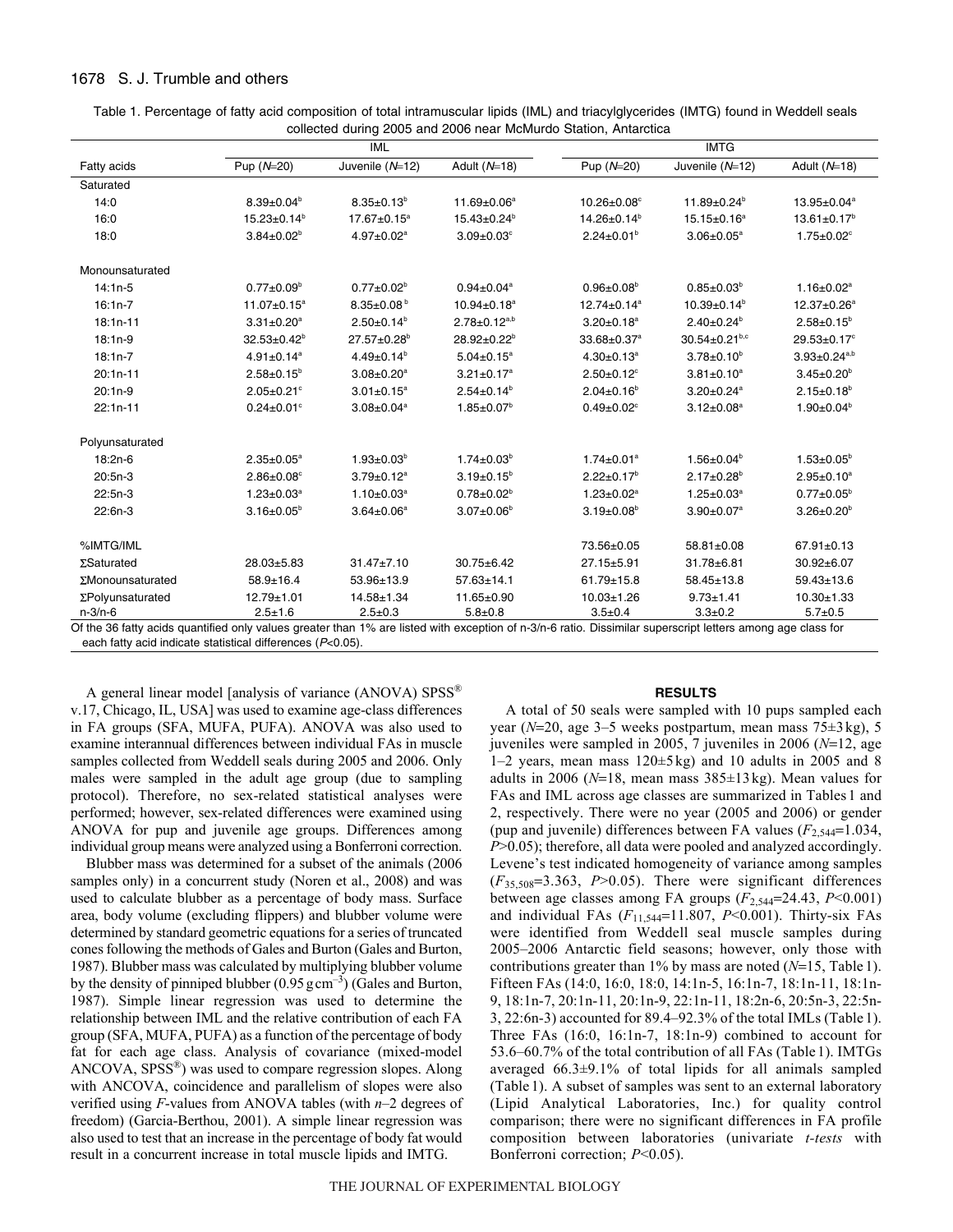

Fig. 1. Least linear regressions of the percentage of blubber and total intramuscular lipids (IML) in Weddell seal pups, IML=4.42+0.03 (% blubber) P<0.05; juveniles, IML=1.4+0.02 (% blubber), P<0.05; adults,  $IML=1.33+0.03$  (% blubber),  $P<0.05$ .

# **IML**

As the percentage of blubber increased for animals within each age class, the total amount of IML increased  $(R<sup>2</sup>=0.47, 0.25$  and 0.49 for pups, juveniles and adults, respectively; *P*<0.05 for all regressions, Fig.1). There was a 22-fold difference in the IML range among age classes for all lipid classes (Table2); however, within FA groups the difference in age-class IML amounts varied between 3.3 (SFA) and 4.65 (PUFA, Table2). Mean IML amounts were significantly increased in pups when compared with adults and juveniles (Table2). However, juvenile and adult IML values were not different among FA groups (Table2).

#### **SFA**

Mean SFA levels accounted for 29.9±1.7% in skeletal muscle lipids recovered whereas mean IMTG SFA levels were 30.1±1.1% (Table1). Weddell seal pups had significantly greater mean SFA in the skeletal muscle than adults and juveniles  $(F_{2,544}=24.43, P<0.001,$ Tables1 and 2). Juvenile seals had increased palmitic acid (16:0) and stearic acid (18:0) mean values whereas adults had greater myristic acid (14:0) levels ( $F_{11,508}$ = $P$  < 0.001, Table 1). There was a significant negative relationship between the percentage of blubber and SFAs  $(g100g^{-1}$  wet mass) in the skeletal muscle of pups  $(R<sup>2</sup>=0.42, P<0.05,$  Fig. 2) whereas no significant relationship was



Fig. 2. Least linear regressions of saturated fatty acids (SFAs) in the skeletal muscle (longissimus dorsi; LD) against the percentage of subcutaneous blubber in Weddell seal pups, SFA=2.15-0.02 (% blubber), P<0.05; juveniles, SFA=0.73-0.01 (% blubber), P>0.05, adults, SFA–0.11+0.03 (% blubber), P<0.05.

observed in juveniles  $(R^2=0.17, P>0.05, Fig. 2)$ . By contrast, there was a significant and positive relationship between SFA and blubber in adults  $(R^2=0.66, P<0.05,$  Fig. 2). There was no coincidence in slopes and the slopes were not parallel among any age class (ANCOVA; *P*<0.05).

#### **MUFA**

Mean MUFA levels were highest in pups, juveniles and adults when compared with SFA and PUFA values (Table2). Similar to that observed in SFA levels, MUFA levels were highest in pups and lowest in juveniles, with no difference between juvenile and adult amounts (Table2). MUFA levels accounted for 56.8±2.8% in skeletal muscle lipids recovered whereas mean IMTG MUFA levels were 59.9±3.1% (Table1). The percentage of MUFAs found in skeletal muscle was statistically different among age classes  $(F_{2,544}=78.06, P<0.001,$  Table 1). There was a statistically lower contribution of palmitoleic (16:1n-7), vaccenic (18:1n-7, 18:1n-11) and oleic (18:1n-9) acids to the skeletal muscle lipids of juveniles when compared with adults and pups (Table1). Weddell seal pups had lower levels of gadoleic acid (20:1n-11) and cetoleic acid (22:1n-11) compared with adults and juveniles in both IML and IMTG  $(F_{8,50} = P \le 0.05$ ; Table 1). There was a significant, but weak, negative relationship between body fat and MUFAs in pups  $(R^2=0.19)$ , *P*<0.05, Fig.3), indicating decreased levels of MUFAs within their skeletal muscle as blubber mass increased. This was contrary to juveniles and adults which had significant and strongly positive

Table 2. Intramuscular lipid (g100g<sup>-1</sup> wet mass) mean±s.e.m. amounts for age classes in Weddell seals collected during 2005 and 2006 near McMurdo Station, Antarctica

| Groups                      | Mean 1          | Mean 2          | P-value (Bonferroni) |  |
|-----------------------------|-----------------|-----------------|----------------------|--|
| Saturated fatty acids       |                 |                 |                      |  |
| Pups vs adults              | $1.50 \pm 0.11$ | $0.64 \pm 0.07$ | P <sub>0.001</sub>   |  |
| Pups vs juveniles           | $1.50{\pm}0.11$ | $0.53 \pm 0.04$ | P< 0.05              |  |
| Juveniles vs adults         | $0.53 + 0.04$   | $0.64 \pm 0.07$ | $P=0.05$ (NS)        |  |
| Monounsaturated fatty acids |                 |                 |                      |  |
| Pups vs adults              | $3.19 \pm 0.55$ | $1.19 \pm 0.24$ | P <sub>0.001</sub>   |  |
| Pups vs juveniles           | $3.19 \pm 0.55$ | $1.04 \pm 0.14$ | P< 0.001             |  |
| Juveniles vs adults         | $1.04 \pm 0.14$ | $1.19 \pm 0.24$ | $P \ge 0.05$ (NS)    |  |
| Polyunsaturated fatty acids |                 |                 |                      |  |
| Pups vs adults              | $0.69 + 0.10$   | $0.19+0.02$     | P< 0.005             |  |
| Pups vs juveniles           | $0.69 \pm 0.10$ | $0.20 \pm 0.03$ | P< 0.001             |  |
| Juveniles vs adults         | $0.20 \pm 0.03$ | $0.19+0.02$     | $P \ge 0.05$ (NS)    |  |
|                             |                 |                 |                      |  |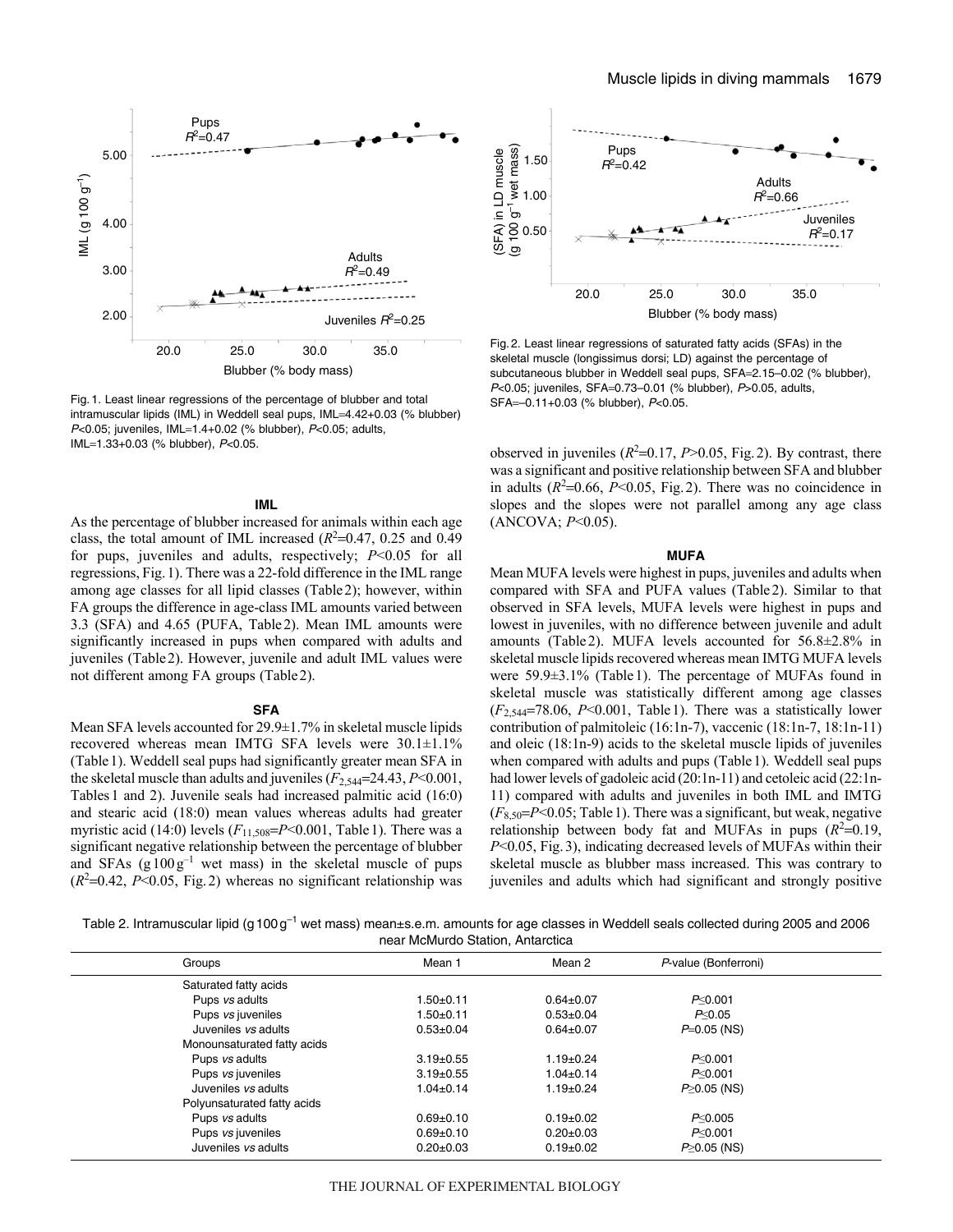

Blubber (% body mass)

Fig. 3. Least linear regressions of monounsaturated fatty acids (MUFAs) in the skeletal muscle (longissimus dorsi; LD) against the percentage of subcutaneous blubber in Weddell seal pups, MUFA=3.4–0.01 (% blubber),  $P<0.05$ ; juveniles, MUFA=0.87+0.01 (% blubber),  $P<0.05$ ; adults, MUFA=0.54+0.02 (% blubber), P<0.05.

relationships between the percentage of body fat and MUFA  $(R<sup>2</sup>=0.35$  and 0.73 for juveniles and adults, respectively, *P*<0.05, Fig.3), indicating blubber mass and MUFAs in the skeletal muscle increased concurrently. Regression slopes for juveniles and adults were parallel and not significantly different (ANCOVA; *P*>0.05). The regression slope for pups was significantly different from the juvenile and adult regression slopes (ANCOVA; *P*<0.05).

#### **PUFA**

Pups had a 5-fold higher mean PUFA level than juveniles and adults on a mass per muscle mass basis (Bonferroni;  $F=24.43$ ,  $P<0.05$ , Table2). The overall mean percent of PUFA contribution to the IML sampled from all age classes was 13.0±1.4% whereas the mean IMTG PUFA value was 10.0±1.6% (Table1). Eicosapentaenoic acid (EPA, 20:5n-3) was highest in juveniles when compared among age classes (Bonferroni;  $F=17.46$ ,  $P<0.05$ , Table 1). There was a significant and strongly positive relationship between percentage body fat and PUFAs in pups  $(R^2=0.75, P<0.05; Fig. 4)$  whereas no relationship for juveniles was determined  $(R^2=0.06, P>0.05; Fig. 4)$ . There was a significant and strongly negative relationship in PUFAs and blubber in adults  $(R^2=0.73, P<0.05$ ; Fig. 4). The regression slopes for PUFAs were significantly different among all age classes (ANCOVA; *P*<0.05). To determine the relative importance of PUFAs in the skeletal muscle, the ratio of (n-3)/(n-6) was calculated by adding the intake of all measured (n-3) PUFAs [ $\alpha$ -linolenic acid (18:3n-3), stearidonic acid (18:4n-3), EPA (20:5n-3), docosapentaenoic acid (DPA, 22:5n-3) and docosahexaenoic acid (DHA, 22:6n-3)] and dividing by the intake of all measured (n-6) PUFAs (linoleic acid (18:2n-6) and arachidonic acid (20:4n-6). All age classes had IML and IMTG ratios favoring elevated n-3 PUFAs in the skeletal muscle with adult ratios ranging from 38% to 57% higher than in pups and juveniles (Table 1).

#### **Muscle histology**

While the percentage of type I muscle fibers was significantly greater when compared with type IIa fiber types among age classes  $(F=8.31, P<0.05)$ , we found no significant difference in type I muscle fibers from the l. dorsi among age groups (Bonferroni,  $F=0.781$ ,  $P>0.05$ , Fig.5A). There was a significant difference in type IIa muscle fibers among age groups with adult animals having a greater percentage of type IIa (Bonferroni,  $F=3.18$ ,  $P<0.05$ , Fig.5A). Juveniles had a significantly lower percentage of lipid



Fig. 4. Least linear regressions of polyunsaturated fatty acids (PUFAs) in the skeletal muscle (longissimus dorsi; LD) against the percentage of subcutaneous blubber in Weddell seal pups, PUFA=-0.23+0.03 (% blubber), P<0.05; juveniles, PUFA=0.57-0.01 (% blubber), P>0.05; adults, PUFA=0.12+0.01 (% blubber), P<0.05.

associated with both type I and type IIa fibers when compared with other age groups (Bonferroni, *F*11.87, *P*<0.05, Fig.5B, *P*<0.05). While having the lowest percentage of type IIa fibers among age classes, Weddell seal pups had a 4–10-fold increase in lipid in type IIa fibers (Fig.5B).

### **DISCUSSION**

Weddell seal skeletal muscle, specifically the l. dorsi, has varying levels of SFAs, MUFAs and PUFAs among age classes or stages of development. Specifically, we predicted PUFA levels in the skeletal muscle would provide developmental clues among age classes. Indeed, we observed a switch from primarily SFAs and MUFAs in the skeletal muscle of young pups to increased PUFAs as the pups accumulated blubber. This was contrary to what was observed in adults; SFA increased in the skeletal muscle as the percentage of blubber increased. Our results also revealed positive relationships between total IMLs and the percentage of body fat for all age classes. While the concept of selective use and mobilization of FAs has been recently introduced in lactating Weddell seals (Wheatley et al., 2008), this study is the first to describe changes in FA groups with age class within the skeletal muscle and their relationships to the percentage of body fat. While it has been previously reported that surviving in Antarctica presents selective pressures for maintaining blubber thickness to meet nutritional demands, buoyancy regulation and maintaining thermoregulatory homeostasis, it also appears that the FA composition of lipid stores in the locomotor muscle changes during development.

### **Lipids in muscle support thermoregulation of pups**

Results from this study suggest that an increase in body fat in Weddell seal pups translates into an increase in stored IML levels, comprised mostly of PUFAs and MUFAs (Figs 1-3). Recent data have indicated preferential mobilization of MUFAs from female Weddell seal blubber to milk, resulting in increased storage of SFAs and MUFAs in the blubber of pups (Wheatley et al., 2008). Our results suggest that levels of SFAs and MUFAs in pup skeletal muscle decrease as blubber thickness increases whereas PUFA levels increase as pups accumulates blubber (Fig.3). The change in milkrelated SFAs and MUFAs transported to pup blubber from the mother (Wheatley et al., 2008), combined with the subsequent depletion in the muscle found during this study, may reflect specific SFA/MUFA use by the skeletal muscle in this age class. Wheatley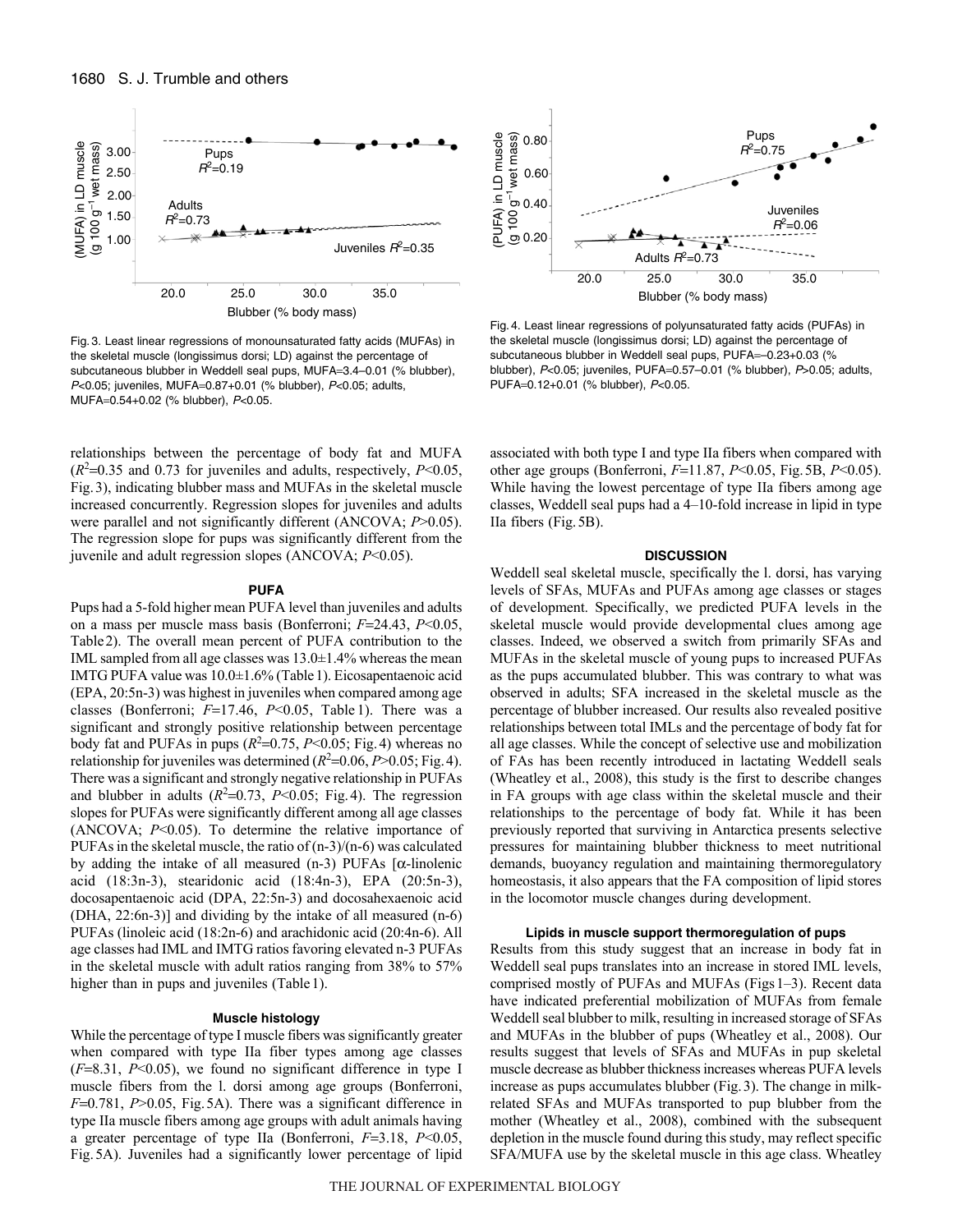

Fig. 5. Percentage of type I and IIa fibers in longissimus dorsi muscle (A) and percentage intramuscular lipid (IML) content (B) associated with fiber type in pup, juvenile and adult Weddell seals. Dissimilar letters indicate statistical difference among age classes whereas asterisks (\*) indicates differences between fiber type (P<0.05).

et al. also demonstrated that as lactation progresses PUFAs in the pup adipose tissue decline (Wheatley et al., 2008). This may also suggest that pups preferentially maintain SFA and MUFA levels in their blubber while transporting PUFAs from the blubber to the intramuscular lipid droplets. It is worth noting that approximately 56% of the FAs received from milk were detected in the pup blubber, indicating that foraging by the adult female during lactation could account for the increase in skeletal muscle PUFAs in the pup (Wheatley et al., 2008). Either scenario of preferentially utilizing SFAs/MUFAs from the muscle or mobilizing PUFAs from the adipose tissue to the muscle would lead to an increase in PUFAs in the locomotor muscle of pups. This may have potential thermoregulatory benefits for pups inhabiting Antarctica. It has been reported that an increased intake of SFAs, as witnessed in Wheatley et al. (Wheatley et al., 2008), decreases sympathetic activity in brown adipose tissue, resulting in the promotion of body fat accumulation (Takeuchi et al., 1995). Moreover, an increase in PUFAs (specifically n-3) in the muscle may be selectively thermogenic (Oudart et al., 1997). During this study, two PUFAs, EPA and DHA, were recovered in greater amounts within the IML of pups and may result in increased non-shivering thermogenesis (NST) (Noren et al., 2008) (Table1). Along with increased PUFAs, pup IML content also appeared to be related to muscle fiber type, such that type IIa muscle fibers had lipid values of  $21.0\%$  ( $\pm 6.7\%$ ) whereas type I fibers had 45.6% ( $\pm$ 3.5%) lipid content. This increase may be due to the higher oxidative capacity of type I muscle fibers, the spatial relationship between mitochondria and lipids or differences in lipolysis between the various fiber types. It has been reported that Weddell seal pups have increased mitochondrial volume density compared with juveniles or adults; thus, increasing the proximity of mitochondria to IMTGs and therefore potentially increasing metabolism (Watt et al., 2002; Kanatous et al., 2008). Therefore, pups may combine the fat accumulation benefit of metabolizing SFAs directly postpartum with storing PUFAs as the percentage of blubber increases. These factors, along with increased mitochondrial volume density to increase NST, may be used in concert to combat the high surface area to volume ratio (SA/V) of seals in the extremely low ambient temperatures of Antarctica.

### **Lipids in muscle as energy reserves in juveniles**

Juvenile IML levels were approximately 3 times lower relative to pups and adults, and were mostly comprised of SFAs and MUFAs (Table2). While we were unable to collect prey data during this study, we hypothesize that this muscle lipid composition may be a reflection of diet (Iverson et al., 1997), assuming a conserved role among age classes of FA elongases and desaturases in this species (Jakobsson et al., 2006). Weddell seals in McMurdo Sound forage on a fairly predictable diet of *Pleurogramma antarcticum* [range 70–100% of all scats (Burns et al., 1998; Williams et al., 2004)], and analysis of this notothenioid species has revealed high levels of MUFAs (54.3±3.4%) (Hagen et al., 2000). This reflects what was contained in the juvenile skeletal muscles during this study. It has also been reported that 22:1 isomers (22:1n-11, 22:1n-9) are notably higher in *P. antarcticum* (Hagen et al., 2000), which was consistent with increased IMTG levels detected in juvenile Weddell seals, and to a lesser extent adult seals, sampled during this study. The isomers of 22:1 were under-represented in the blubber of adults (present study,  $N=3$ ,  $1.62\pm0.05\%$ ) and from the blubber of lactating females (1.77%) (Wheatley et al., 2008), indicating this MUFA may be conserved in juvenile muscle. Cooper et al. reported similar findings in the gray seal (*Halichoerus grypus*) and suggested that the discrepancy between diet and blubber is a reflection of 22:1 efficient peroxisomal chain-shortening systems (22:1 to MUFAs) and *de novo* synthesis (22:1 to SFAs) (Cooper et al., 2006). While pups had significantly lower IMTG 22:1 values, these values correspond with published milk 22:1 values (Wheatley et al., 2008). As with pups, we detected consistently high DHA and EPA levels in juveniles (Table1); however, the ratio of n-3/n-6 FAs did not support a switch to n-3 usage to offset a lower blubber thickness. A weak negative relationship between SFAs and the percentage of body fat may also suggest that juveniles are metabolizing SFAs at a slightly higher rate than MUFAs and PUFAs or mobilizing SFAs at a lower rate from blubber stores (Fig.2). It would benefit juveniles to offset lower blubber thickness with increased metabolism of SFAs/MUFAs because it has been reported that these FAs may offer optimal characteristics by providing somewhat higher energy density than PUFAs (Maillet and Weber, 2006). Juvenile Weddell seals can have blubber reserves reduced by as much as 32% by one year postpartum as they learn to forage independently. Similar values have been reported for harbor seals (*Phoca vitulina*) (Muelbert et al., 2003). Thus, we suspect the IML levels found in juveniles are representative of a transition from balancing lipid stores for thermogenic homeostasis to utilizing lipids as an energy reserve. Similar findings were reported in a recent study by Castellini et al., who found that the ratio of blubber ring depth to core diameter in juvenile Weddell seals decreased as core diameter increased (Castellini et al., 2009). A lower blubber thickness in ice seals has been shown to increase heat loss and as a result increase energetic costs associated with thermogenesis (Kvadsheim and Folkow,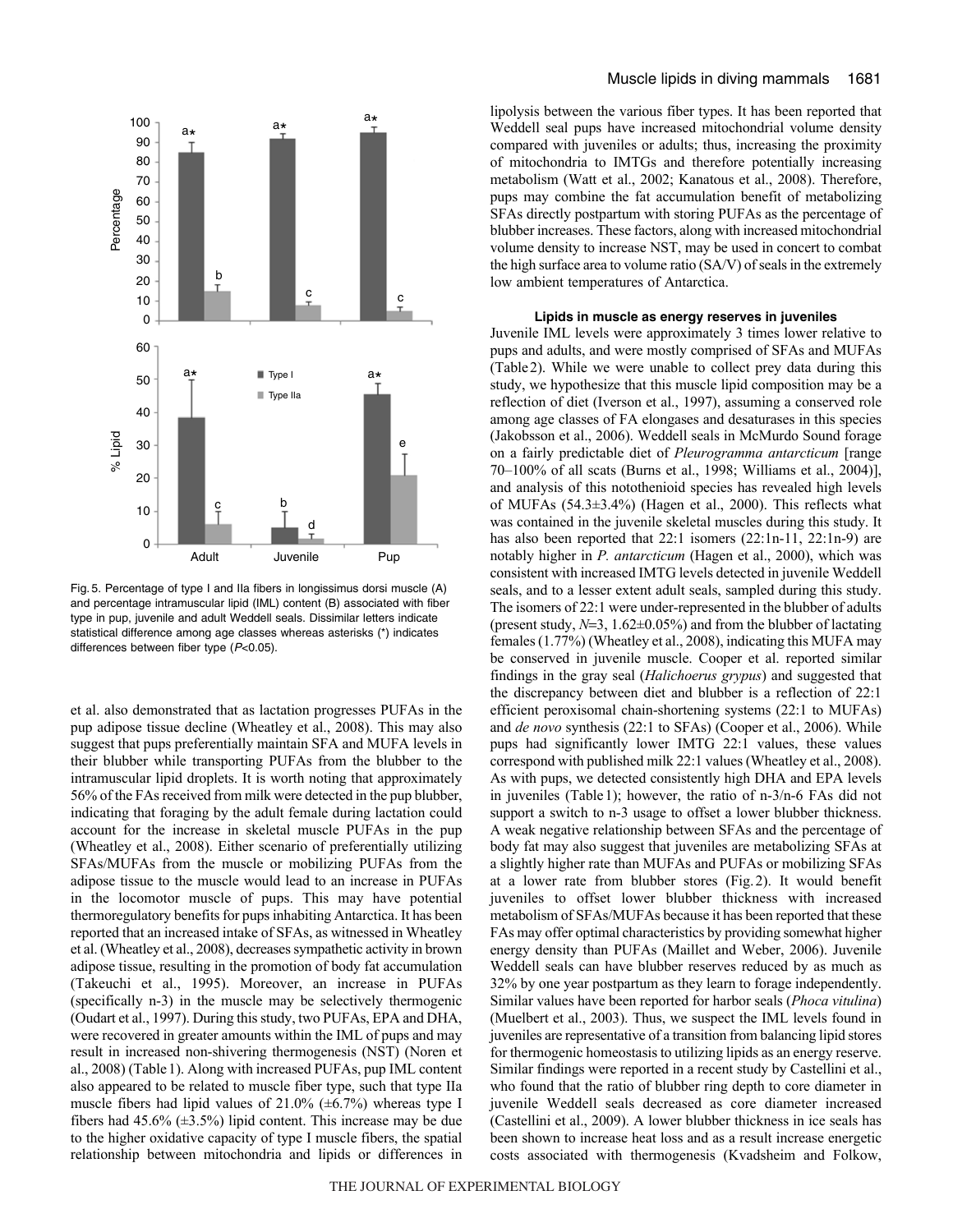# 1682 S. J. Trumble and others

1997). While a pup or an adult may be able to offset this deficiency by skeletal muscle thermogenesis from blubber stores and consistent feeding, juveniles are at a distinct disadvantage being relatively poor divers with lower blubber reserves (Burns et al., 2005; Burns et al., 2007; Clark et al., 2006; Clark et al., 2007; Noren et al., 2005; Weise and Costa, 2007). This relatively poor diving ability is reflected in both skeletal muscle physiology and mean dive durations of juvenile Weddell seals (Burns and Castellini, 1996; Kanatous et al., 2008). Kanatous et al. reported that juvenile Weddell seals have higher concentrations of myoglobin than adults, which may suggest increased metabolic output of muscles through shivering (Kanatous et al., 2008). It has been reported that myloglobin levels in northern red-backed voles (*Myodes rutilus*) positively correlate with increased metabolic rates and shivering thermogenesis (Morrison et al., 1966). For inferior diving juvenile phocids, oxygen consumption rates 1.6 times predicted by Kleiber (Boily and Lavigne, 1996; Hansen and Lavigne, 1997; Noren, 2002) may indicate heat regulation when subcutaneous fat layers are minimal (Davydov and Makarova, 1964; Heath et al., 1977; Lavigne et al., 1986; Miller et al., 1973; Noren et al., 2008). It is worth noting that these metabolic levels have also been observed in non-diving adult Weddell seals (Castellini et al., 1992; Williams et al., 2004). Interestingly, the lowest metabolic rates observed during diving in adults (>14min) were offset by feeding (assimilation costs), which increased metabolism by nearly 45% for several hours (Williams et al., 2004). Recent estimates of heat production for Weddell seal juveniles suggest that levels of heat production are nearly double that of adults and increased by 20% when heat is considered to be generated only by lean body mass (Noren et al., 2008).

# **Lipids minimize aerobic costs for prolonged diving in adults**

Results from this study suggest that FA groups in the muscle changed during transition from juvenile to adult status in Weddell seals such that as the percentage of blubber increased, skeletal muscle PUFAs  $(g 100 g^{-1})$  decreased by over 50% (Fig. 4). Assuming the diet consists mainly of *P. antarcticum* and because stored PUFAs are accumulated directly from the diet, we would predict similar PUFA values in the skeletal muscle of adults. Indeed, the mean percentage of PUFAs found in adult skeletal muscle is consistent with dietary sources (adult Weddell seal PUFA, 13.2±1.2%; *P. antarcticum* PUFA, 14.5±1.2%) (Hagen et al., 2000). Assuming no changes in diet and all FA proportions remaining consistent, a decrease in IML PUFA as the percentage of blubber increased (Fig.4) would indicate increased mobilization of MUFAs and SFAs from adipose tissue (thereby decreasing the ratio of PUFAs in the muscle) or an increase in PUFA metabolism within the muscle. Since it has been established that mammalian cells do not produce *de novo* PUFAs and therefore reflect diet (Darios et al., 2007), we would also expect similar PUFA values between adipose tissue and prey. Interestingly, PUFA levels from adult adipose tissue were lower (present study,  $N=3$ ,  $9.8\pm1.3\%$ ), suggesting no preferential mobilization of MUFAs and SFAs from the blubber to the muscle but suggesting that PUFAs were preferentially mobilized by the muscle for energy. Several studies suggest that PUFAs may affect the performance of skeletal muscles and locomotion in a variety of vertebrates such as humans, salmon, birds and hares (Helge et al., 2001; Infante et al., 2001; McKenzie et al., 1998; Valencak et al., 2003). It has been reported that long-distance migratory birds (*Calidrius pusilla*) ingest a diet high in n-3 PUFAs prior to migration, which potentially then act as a molecular signal to prime flight muscles and increase aerobic efficiency (Maillet and Weber, 2006; Price et al., 2008). This would be invaluable to a deep diving mammal. We speculate PUFAs, especially n-3s, play an important role in the development of foraging from pups to adults and that this FA group may be functionally related to oxygen management, locomotor performance, life stage-specific energetic demands and diving ability. In a recent study involving rats switched from a SFA diet to fish oil (high n-3 PUFAs), myocardial oxygen consumption, coronary flow and the percentage of oxygen extraction were significantly reduced while the integrity of contractile function in the heart muscle was maintained (Pepe and McLennan, 2007). In many animal studies, an increase of n-3 PUFAs or a high n-3/n-6 ratio of FAs has resulted in increases in calcium transport and calcium absorption in PUFA-deficient rats (Kruger and Horrobin, 1997; Weiss et al., 2005). It has been established in terrestrial animals and diving mammals that calcium signaling, as well as the downstream targets of calcineurin and NFAT, play an important role in determining fiber type distribution, aerobic capacity and myoglobin concentrations in skeletal muscles (Chin et al., 1998; Kanatous et al., 2008; Schiaffino et al., 2007; Spangenburg and Booth, 2003).

# **Perspectives and significance**

In every age class, as blubber increased (percentage of body mass) the relative amount of lipids in the skeletal muscle increased. Also, based on age-class differences in IML quantities, pups had 2.5 times the lipid amounts of adults and nearly 5 times those of juveniles. These findings are similar to the findings reported for the harp seal (*Phoca groenlandica*) where IMTG levels in the psoas muscle were 3 times that of adult levels (Worthy and Lavigne, 1983). Worthy and Lavigne speculated that increased lipid stores were used to sustain the seals during their post-weaning fast (Worthy and Lavigne, 1983). Our data support this finding such that the relatively weak correlation of blubber (percentage of body mass) and IML, as well as the relatively large variability associated with FA group in juveniles, may be indicative of this transition period and the subsequent utilization of all lipid stores during postweaning hypophagia. The relatively robust and significant correlations in the pup and adult FA groups (SFA and PUFA) also provide evidence of a change in FA groups in the skeletal muscle throughout development. However, while the results of this study are novel and intriguing, it must be mentioned that no direct measurements of lipid utilization (e.g. FA labeling) were made during this study. Despite this limitation, we believe the variation or switch in FA group utilization may be explained by the expression of different metabolic pathways. For example, FA utilization can be altered by changes in oxidative or glycolytic enzymes often associated with muscle fiber type. Kanatous et al. (Kanatous et al., 2008) highlighted the developmental changes of enzymes in the muscle of these animals and, similar to this study, a significant decrease in type IIa fibers in pups when compared with adults. The difference in oxidative capacity between fiber types may provide some clue to age-related differences in FA groups found during this study. The variability observed in the juvenile FA group is likely to be a result of a small sample size for this age class. In conclusion, as Weddell seals continue to develop through the juvenile stage, lipid usage from the muscles appears to be in response to energy depletion potentially due to their limited diving/foraging ability and to support overall body maintenance. As juveniles mature to adults, the increased metabolism of n-3 PUFAs may be a molecular trigger to prepare for deep diving or could be a mechanism for oxygen conservation during long-duration dives.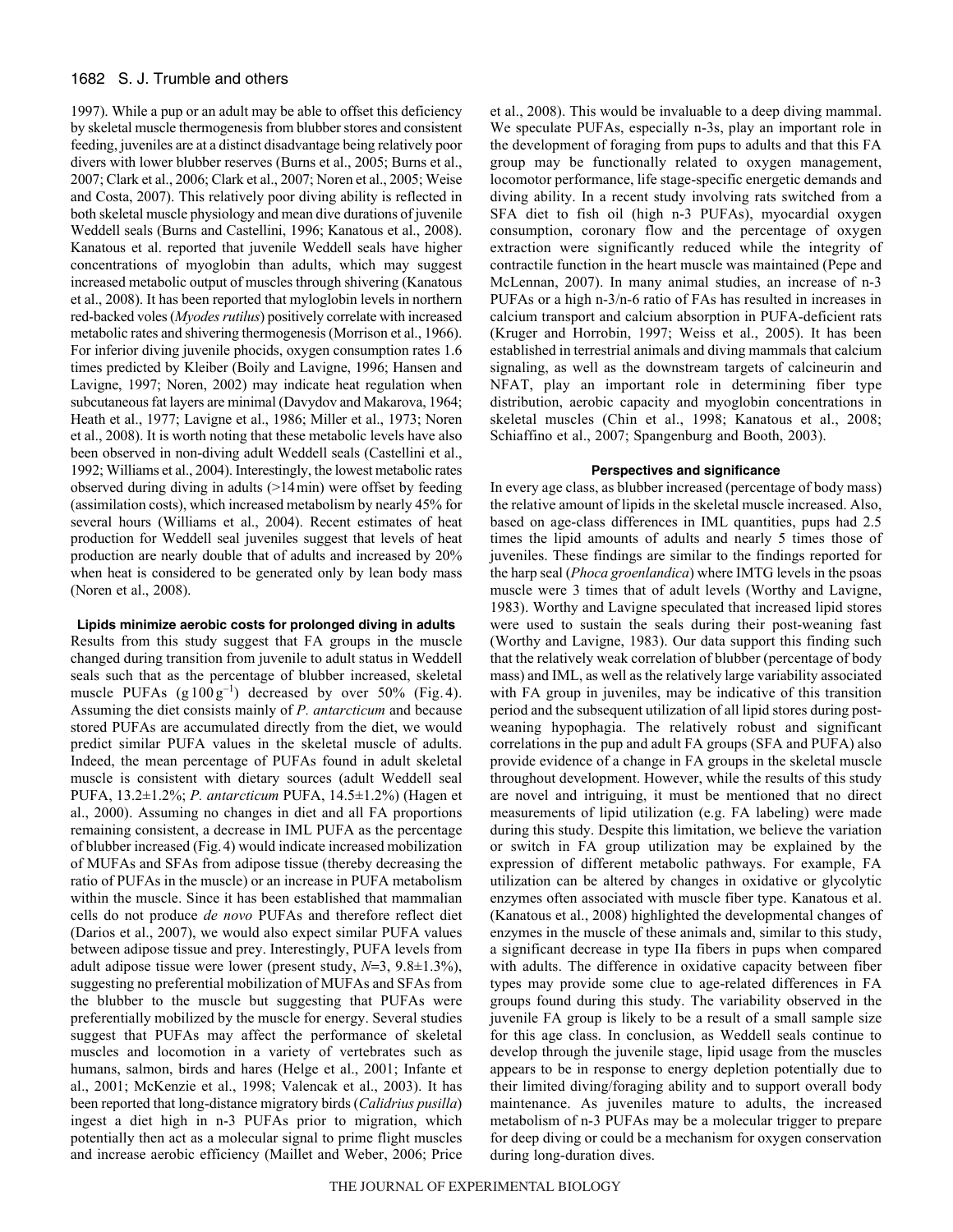#### **LIST OF ABBREVIATIONS**

| docosahexaenoic acid            |
|---------------------------------|
| docosapentaenoic acid           |
| eicosapentaenoic acid           |
| fatty acid methyl esters        |
| fatty acids                     |
| intramuscular lipids            |
| intramuscular triacylglycerides |
| monounsaturated fatty acids     |
| non-shivering thermogenesis     |
| Oil Red O                       |
| polyunsaturated fatty acids     |
| saturated fatty acids           |
|                                 |

# **ACKNOWLEDGEMENTS**

This work was supported by NSF Office of Polar Programs grants (OPP-0125475 and OPP-0440713) awarded to S.B.K. All samples were collected under MMPA # 10751788-00. We wish to thank all the personnel at Raytheon Polar services for their outstanding support. We also thank the anonymous reviewers for their critical insight and thoughtful comments. We would also like to thank the students in the T. Hawke Lab for ORO analysis. We thank Allyson Hindell, Rebecca R. Watson, Linnea Pearson and Jay Davis for field assistance.

#### **REFERENCES**

- **Boily, P. and Lavigne, D. M.** (1996). Thermoregulation of juvenile grey seals, Halichoerus grypus, in air. Can. J. Zool. **74**, 201-208.
- **Budge, S. M., Iverson, S. J. and Koopman, H. N.** (2006). Studying trophic ecology in marine ecosystems using fatty acids: a primer on analysis and interpretation. Mar. Mamm. Sci. **22**, 759-801.
- **Burns, J. M.** (1999). The development of diving behavior in juvenile Weddell seals: pushing physiological limits in order to survive. Can. J. Zool. **77**, 737-747.
- **Burns, J. M. and Castellini, M. A.** (1996). Physiological and behavioral determinants of the aerobic dive limit in Weddell seal (Leptonychotes weddellii) pups. J. Comp. Physiol. B **166**, 473-483.
- **Burns, J. M., Trumble, S. J., Castellini, M. A. and Testa, J. W.** (1998). The diet of Weddell seals in McMurdo Sound, Antarctica as determined from scat collections and stable isotope analysis. Polar Biol. **19**, 272-282.
- **Burns, J. M., Costa, D. P., Fedak, M. A., Hindell, M. A., Bradshaw, C. J. A., Gales, N. J., McDonald, B., Trumble, S. J. and Crocker, D. E.** (2003). Winter habitat use and foraging behavior of crabeater seals along the Western Antarctic Peninsula. Deep-Sea Res. Part II-Top. Stud. Oceanogr. **51**, 2279-2303.
- **Burns, J. M., Costa, D. P., Frost, K. and Harvey, J. T.** (2005). Development of body oxygen stores in harbor seals: effects of age, mass, and body composition. Physiol. Biochem. Zool. **78**, 1057-1068.
- **Burns, J. M., Lestyk, K. C., Folkow, L. P., Hammill, M. O. and Blix, A. S.** (2007). Size and distribution of oxygen stores in harp and hooded seals from birth to maturity. J. Comp. Physiol. B **177**, 687-700.
- **Castellini, M. A., Davis, R. W. and Kooyman, G. L.** (1992). Annual cycles of diving behavior and ecology of the Weddell seal. Bull. Scripps. Inst. Oceanogr. **28**, 1-54.
- **Castellini, M. A., Trumble, S. J., Mau, T. L., Yochem, P. K., Stewart, B. S. and Koski, M. A.** (2009). Body and blubber measurements of Antarctic pack-ice seals: Implications for the control of body condition and blubber regulation. Phys. Biochem. Zool. **82**, 113-120.
- **Chin, E. R., Olson, E. N., Richardson, J. A., Yang, Q., Humphries, C., Shelton, J. M., Wu, H., Zhu, W., Bassel-Duby, R. and Williams, R. S.** (1998). A calcineurindependent transcriptional pathway controls skeletal muscle fiber type. Genes Dev. **12**, 2499-2509.
- **Clark, C. A., Burns, J. M., Schreer, J. F. and Hammill, M. O.** (2006). Erythropoietin concentration in developing harbor seals (Phoca vitulina). Gen. Comp. Endocrinol. **147**, 262-267.
- **Clark, C. A., Burns, J. M., Schreer, J. F. and Hammill, M. O.** (2007). A longitudinal and cross-sectional analysis of total body oxygen store development in nursing harbor seals (Phoca vitulina). J. Comp. Physiol. B **177**, 217-227.
- **Cooper, M. H., Iverson, S. J. and Rouvinen-Watt, K.** (2006). Metabolism of dietary cetoleic acid (22:1n-11) in mink (Mustela vison) and gray seals (Halichoerus grypus) studied using radiolabeled fatty acids. Phys. Biochem. Zool. **79**, 820-829.
- **Crocker, D. E., le Boeuf, B. J. and Costa, D. P.** (1997). Drift diving in female northern elephant seals: implications for food processing. Can. J. Zool. **75**, 27-39.
- **Darios, F., Connell, E. and Davletov, B.** (2007). Phospholipases and fatty acid signaling in exocytosis. J. Physiol. **585**, 699-704.
- **Davydov, A. F. and Makarova, A. R.** (1964). Changes in heat regulation and circulation in newborn seals on transition to aquatic form of life. Fed. Proc. Transl. **24**, T563-T566.
- **Folch, J., Lees, M. and Sloane Stanley, G. H.** (1957). A simple method for the isolation and purification of total lipids from animal tissues. J. Biol. Chem. **226**, 497- 509.
- **Frayn, K. N. and Maycock, P. F.** (1980). Skeletal muscle triacylglycerol in the rat: methods for sampling and measurement, and studies of biological variability. J. Lipid Res. **21**, 139-144.

**Gales, N. J. and Burton, H. R.** (1987). Ultrasonic measurement of blubber thickness of the southern elephant seal, Mirounga leonina (Linn.). Aust. J. Zool. **35**, 207-217.

**Garcia-Berthou, E.** (2001). On the misuse of residuals in ecology: testing regression residuals vs. the analysis of covariance**.** J. Animal Ecol. **70**, 708-711.

**Guo, W., Xie, W., Lei, T. and Hamilton, J.** (2005). Eicosapentaenoic acid, but not oleic acid, stimulates B-oxidation in adipocytes. Lipids **40**, 815-821.

- **Hagen, W., Kattner, G. and Friedrich, C.** (2000). The lipid compositions of high-Antarctic notothenioid fish species with different life strategies. Polar Biol. **23**, 785- 791.
- **Hansen, S. and Lavigne, D. M.** (1997). Ontogeny of the thermal limits in the harbor seal (Phoca vitulina). Physiol. Zool. **70**, 85-92.
- **Heath, M. E., McGinnis, S. M. and Alcorn, D.** (1977). Comparative thermoregulation of suckling and weaned pups of the northern elephant seal, Mirounga angustirostris. Comp. Biochem. Physiol. A **57**, 203-206.
- **Helge, J., Wu, B., Willer, M., Daugaard, J. and Storlien, L.** (2001). Training affects muscle phospholipid fatty acid composition in humans. J. Appl. Physiol. **90**, 670-677. **Hoeks, J., Hesselink, M. K. C., Sluiter, W., Schaart, G., Willems, J., Morrisson, A.,**
- **Clapham, J. C., Saris, W. H. M. and Schrauwen, P.** (2006). The effect of high-fat on intramuscular lipid and lipid peroxidation levels in UCP3-ablated mice. FEBS Lett. **580**, 1371-1375.
- **Hulver, M. W., Berggren, J. R., Cortright, R. N., Dudek, R. W., Thompson, R. P., Pories, W. J., MacDonald, K. G., Cline, G. W., Shulman, G. L., Dohm, G. L. et al.** (2003). Skeletal muscle lipid metabolism with obesity. Am. J. Physiol. Endocrinol. Metab. **284**, 741-747.
- **Infante, J. P., Kirwan, R. C. and Brenna, J. T.** (2001). High levels of docosahexaenoic acid (22:6 n-3)-containing phospholipids in high-frequency contraction muscles of hummingbirds and rattlesnakes. Comp. Biochem. Physiol. B **130**, 291-298.
- **Iverson, S. J., Arnould, J. P. Y. and Boyd, I. L.** (1997). Milk fatty acid signatures indicate both major and minor shifts in the diet of lactating Antarctic fur seals. Can. J. Zool. **75**, 188-197.
- **Jakobsson, A., Westerberg, R. and Jacobsson, A.** (2006). Fatty acid elongases in mammals: Their regulation and roles in metabolism. Prog. Lipid Res. **45**, 237-249.
- **Kanatous, S. B., Hawke, T. J., Trumble, S. J., Pearson, L. E., Watson, R. R., Garry, D. J., Williams, T. M. and Davis, R. W.** (2008). The ontogeny of aerobic and diving capacity in the skeletal muscles of Weddell seals. J. Exp. Biol. **211**, 2559- 2565.
- **Koopman, R., Schaart, G. and Hesselink, M. K.** (2001). Optimisation of oil red O staining permits combination with immunofluorescence and automated quantification of lipids. Histochem. Cell Biol. **116**, 63-68.
- **Kruger, M. C. and Horrobin, D. F.** (1997). Calcium metabolism, osteoporosis and essential fatty acids: a review. Prog. Lipid Res. **36**, 131-151.
- **Kvadsheim, P. H. and Folkow, L. P.** (1997). Blubber and flipper heat transfer in harp seals. Acta Physiol. Scand. **161**(3), 385-395.
- **Lavigne, D. M., Innes, S., Worthy, G. A. J., Kovacs, K. M., Schmitz, O. J. and Hickie, J. P.** (1986). Metabolic rates of seals and whales. Can. J. Zool. **64**, 279-284.
- **Leyton, J., Drury, P. J. and Crawford, M. A.** (1987). Differential oxidation of saturated and unsaturated fatty acids in vivo in the rat. Br. J. Nutr. **57**, 383-393.
- **Maillet, D. and Weber, J. M.** (2006). Performance-enhancing role of dietary fatty acids in a long-distance migrant shorebird: the semipalmated sandpiper. J. Exp. Biol. **209**, 2686-2695.
- **McKenzie, D. J., Higgs, D. A., Dosanjh, B. S., Deacon, G. and Randall, D. J.** (1998). Dietary fatty acid composition influences swimming performance in Atlantic salmon (Salmo salar) in seawater. Fish Physiol. Biochem. **19**, 111-122.
- **McWilliams, S. R., Guglielmo, C., Pierce, B. and Klaassen, M.** (2004). Flying, fasting, and feeding in birds during migration: a nutritional and physiological ecology perspective. J. Avian Biol. **35**, 377-393.
- **Miller, K., Rosenmann, M., Irving, L. and Morrison, P.** (1973). Metabolism and temperature regulation in newborn and developing harbor seals. Fed. Proc. **32**, 391.
- **Morrison, P., Rosenmann, M. and Sealander, J. A.** (1966). Seasonal variation of myoglobin in the northern red backed vole. Am. J. Physiol. **211**, 1305-1308.
- **Moya-Falcon, C., Hvattum, E., Dyroy, E., Skorve, J., Stefansson, S. O., Thomassen, M. S., Jakobsen, J. V., Berge, R. K. and Ruyter, B.** (2004). Effects of 3-thia fatty acids on feed intake, growth, tissue fatty acid composition, B-oxidation and Na+, K+-ATPase activity in Atlantic salmon. Comp. Biochem. Physiol. **139**, 657-668.
- **Muelbert, M. M. C., Bowen, W. D. and Iverson, S. J.** (2003). Weaning mass affects changes in body composition and food intake in harbour seal pups during the first month of independence. Physiol. Biochem. Zool. **76**, 418-427.
- **Noren, D. P.** (2002) Thermoregulation of weaned northern elephant seal (Mirounga angustirostris) pups in air and water. Physiol. Biochem. Zool. **75**, 513-523.
- **Noren, S. R., Iverson, S. J. and Boness, D. J.** (2005). Development of the blood and muscle oxygen stores in grey seals (Halichoerus grypus): implications for juvenile diving capacity and the necessity of a terrestrial postweaning fast. Physiol. Biochem. Zool. **78**, 482-490.
- **Noren, S. R., Pearson, L., Davis, J., Trumble, S. J. and Kanatous, S. B.** (2008). Different thermoregulatory strategies in nearly weaned pup, yearling, and adult Weddell seals (Leptonychotes weddelli). Physiol. Biochem. Zool. **81**, 868-879.
- **Oudart, H., Groscolas, R., Calgari, C., Nibbelink, M., Leray, C., Le Maho, Y. and Malan, A.** (1997). Brown fat thermogenesis in rats fed high-fat diets enriched with n-3 polyunsaturated fatty acids. Intern. J. Obesity **21**, 955-962.
- **Pepe, S. and McLennan, P. L.** (2007). (n-3) Long chain PUFA dose-dependant increase oxygen utilization efficiency and inhibit arrhythmias after saturated fat feeding in rats. J. Nutr. **137**, 2377-2383.
- **Pierce, B. J., McWilliams, S. R., O'Connor, T. P., Place, A. R. and Guglielmo, C. G.** (2005). Effect of dietary fatty acid composition on depot fat and exercise performance in a migrating songbird, the red-eye vireo. J. Exp. Biol. **208**, 1277-1285.
- Price, E. R., Krokfors, A. and Guglielmo, C. G. (2008). Selective mobilization of fatty acids from adipose tissue in migratory birds. J. Exp. Biol. **211**, 29-34.
- **Rosen, D. A. S. and Renouf, D.** (1997). Seasonal changes in the blubber distribution in Atlantic harbor seals: indications of thermodynamic considerations. Mar. Mamm. Sci. **13**, 229-240.
- **Ryg, M., Lydersen, C., Knutsen, L. Ø. and Øristland, N. A.** (1988). Thermal significance of the topographical distribution of blubber in ringed seals (Phoca hispida). Can. J. Fish. Aquat. Sci. **45**, 985-992.